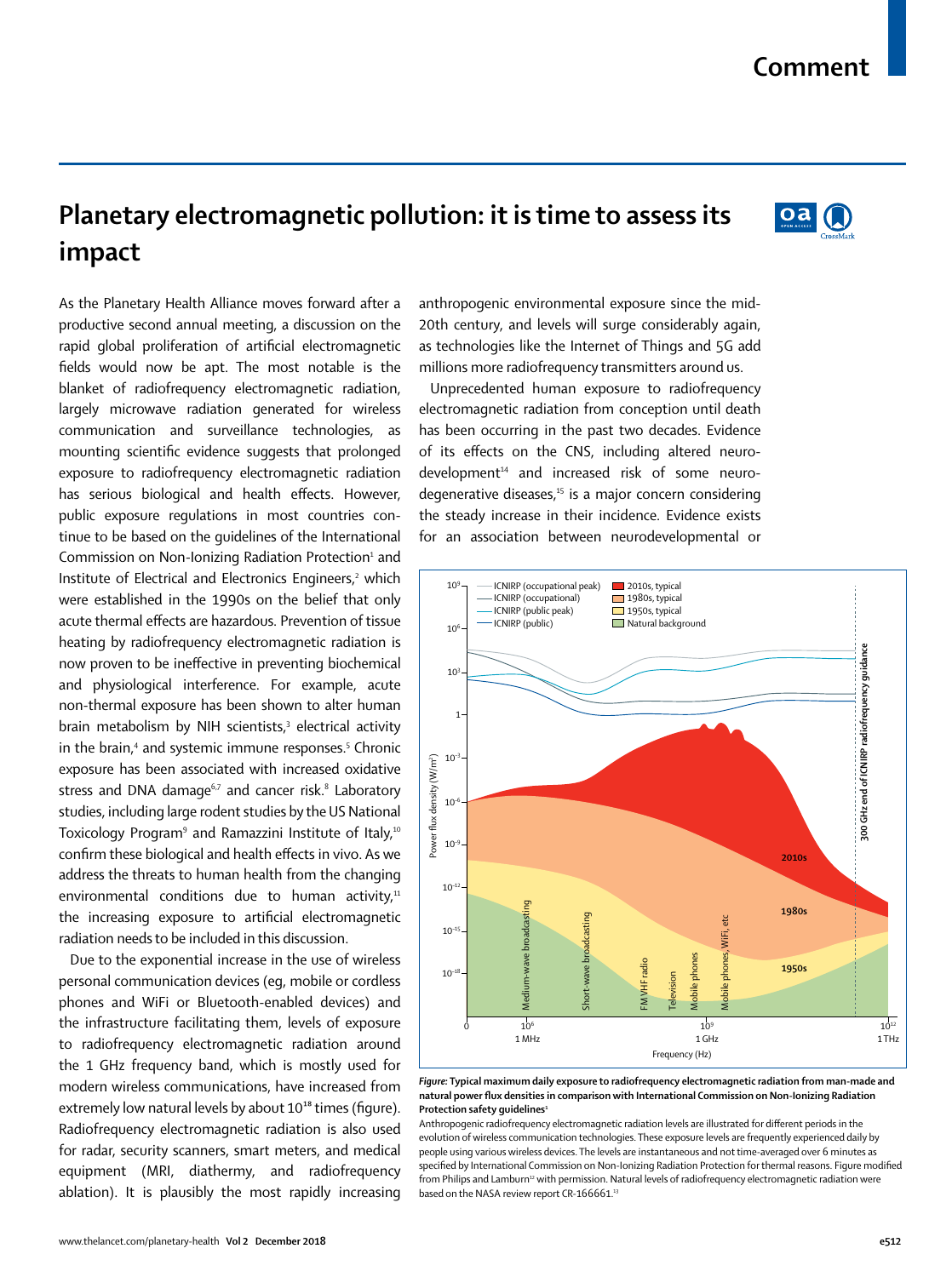For the **Oceania Radiofrequency Scientific Advisory Association**  see www.orsaa.org behavioural disorders in children and exposure to wireless devices,<sup>14</sup> and experimental evidence, such as the Yale finding, shows that prenatal exposure could cause structural and functional changes in the brain associated with ADHD-like behaviour.<sup>16</sup> These findings deserve urgent attention.

At the [Oceania Radiofrequency Scientific Advisory](www.orsaa.org) [Association](www.orsaa.org), an independent scientific organisation, volunteering scientists have constructed the world's largest categorised online database of peer-reviewed studies on radiofrequency electromagnetic radiation and other man-made electromagnetic fields of lower frequencies. A recent evaluation of 2266 studies (including in-vitro and in-vivo studies in human, animal, and plant experimental systems and population studies) found that most studies (n=1546, 68∙2%) have demonstrated significant biological or health effects associated with exposure to anthropogenic electromagnetic fields. We have published our preliminary data on radiofrequency electromagnetic radiation, which shows that 89% (216 of 242) of experimental studies that investigated oxidative stress endpoints showed significant effects.<sup>7</sup> This weight of scientific evidence refutes the prominent claim that the deployment of wireless technologies poses no health risks at the currently permitted non-thermal radiofrequency exposure levels. Instead, the evidence supports the [International EMF Scientist Appeal](www.emfscientist.org) by 244 scientists from 41 countries who have published on the subject in peer-reviewed literature and collectively petitioned the WHO and the UN for immediate measures to reduce public exposure to artificial electromagnetic fields and radiation.

For the **International EMF Scientist Appeal** see www. emfscientist.org

> Evidence also exists of the effects of radiofrequency electromagnetic radiation on flora and fauna. For example, the reported global reduction in bees and other insects is plausibly linked to the increased radiofrequency electromagnetic radiation in the environment. $17$  Honeybees are among the species that use magnetoreception, which is sensitive to anthropogenic electromagnetic fields, for navigation.

Man-made electromagnetic fields range from extremely low frequency (associated with electricity supplies and electrical appliances) to low, medium, high, and extremely high frequency (mostly associated with wireless communication). The potential effects of these anthropogenic electromagnetic fields on

natural electromagnetic fields, such as the Schumann Resonance that controls the weather and climate, have not been properly studied. Similarly, we do not adequately understand the effects of anthropogenic radiofrequency electromagnetic radiation on other natural and man-made atmospheric components or the ionosphere. It has been widely claimed that radiofrequency electromagnetic radiation, being nonionising radiation, does not possess enough photon energy to cause DNA damage. This has now been proven wrong experimentally.18,19 Radiofrequency electromagnetic radiation causes DNA damage apparently through oxidative stress,<sup>7</sup> similar to near-UV radiation, which was also long thought to be harmless.

At a time when environmental health scientists tackle serious global issues such as climate change and chemical toxicants in public health, there is an urgent need to address so-called electrosmog. A genuine evidence-based approach to the risk assessment and regulation of anthropogenic electromagnetic fields will help the health of us all, as well as that of our planetary home. Some government health authorities have recently taken steps to reduce public exposure to radiofrequency electromagnetic radiation by regulating use of wireless devices by children and recommending preferential use of wired communication devices in general, but this ought to be a coordinated international effort.

## *\*Priyanka Bandara, David O Carpenter*

Oceania Radiofrequency Scientific Advisory Association, Scarborough, QLD 4020, Australia (PB); and Institute for Health and the Environment, University at Albany, Rensselaer, NY, USA (DOC)

## pri.bandara@orsaa.org

We declare no competing interests. We thank Alasdair Philips for assistance with the figure and Victor Leach and Steve Weller for assistance with the ORSAA Database, which has enabled our overview of the scientific evidence in this area of research.

Copyright © The Author(s). Published by Elsevier Ltd. This is an Open Access article under the CC BY-NC-ND 4.0 license.

- 1 International Commission on Non-Ionizing Radiation Protection. ICNIRP guidelines for limiting exposure to time-varying electric, magnetic, and electromagnetic fields (up to 300 GHz). *Health Phys* 1998; **74:** 494–522.
- 2 Institute of Electrical and Electronics Engineers. IEEE C95.7-2014—IEEE recommended practice for radio frequency safety programs, 3 kHz to 300 GHz. IEEE Standards Association, 2014. https://standards.ieee.org/ standard/C95\_7-2014.html (accessed Nov 6, 2018).
- 3 Volkow ND, Tomasi D, Wang GJ, et al. Effects of cell phone radiofrequency signal exposure on brain glucose metabolism. *JAMA* 2011; **305:** 808–13.
- 4 Schmid MR, Loughran SP, Regel SJ, et al. Sleep EEG alterations: effects of different pulse-modulated radio frequency electromagnetic fields. *J Sleep Res* 2012; **21:** 50–58.